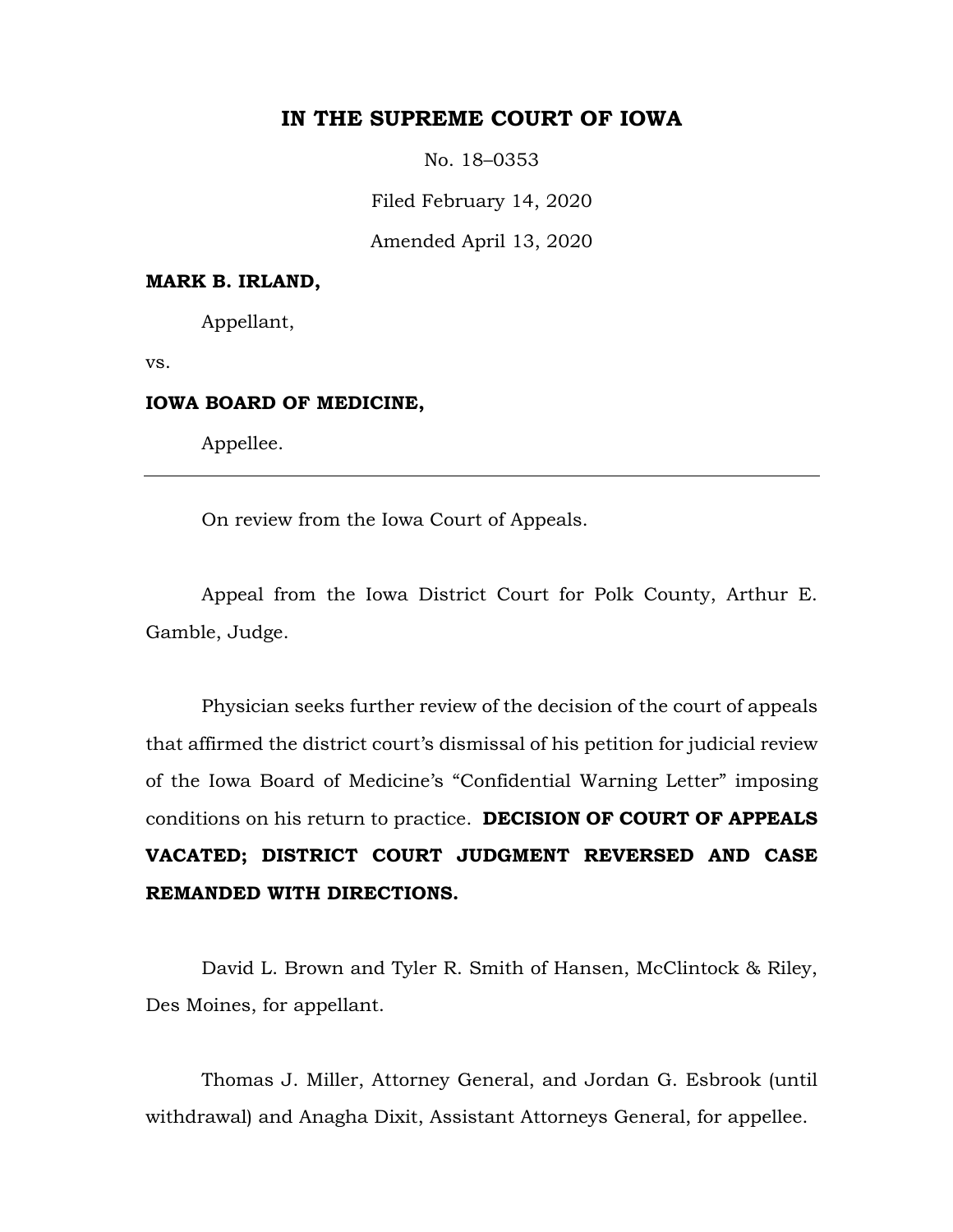## **WATERMAN, Justice.**

In this appeal, we must determine whether the Iowa Board of Medicine can use a "Confidential Letter of Warning" to impose conditions on a physician's return to the practice of medicine over his objection, without a finding of probable cause, and without judicial review.

The Board opened its investigation into an emergency room physician after the death of a patient in his care. The physician voluntarily ceased practicing medicine. The Board closed its investigation without a finding of probable cause that the physician had violated any rule or standard of practice, which is a prerequisite to imposing discipline. Yet the Board issued a letter telling the physician that if he returns to practicing medicine, the Board will order him to "complete a comprehensive clinical competency evaluation." The physician filed a petition for judicial review alleging the Board's letter constituted illegal agency action. The Board moved to dismiss, arguing that its action is unreviewable because it imposes no present discipline, closes the Board's investigation, and any future action is not ripe for review. The district court agreed and granted the Board's motion to dismiss. The court of appeals affirmed the dismissal while acknowledging that the Board's action prevented the physician from freely resuming his practice. We granted the physician's application for further review.

On our review, we determine the district court erred by ruling the Board's letter was not judicially reviewable. The Board lacks the statutory authority to impose discipline without finding probable cause of a violation and without giving the physician an opportunity to challenge the alleged violation. The warning letter effectively imposed discipline—the competency evaluation—should the physician return to practice. The Board thereby circumvented the due process safeguards and public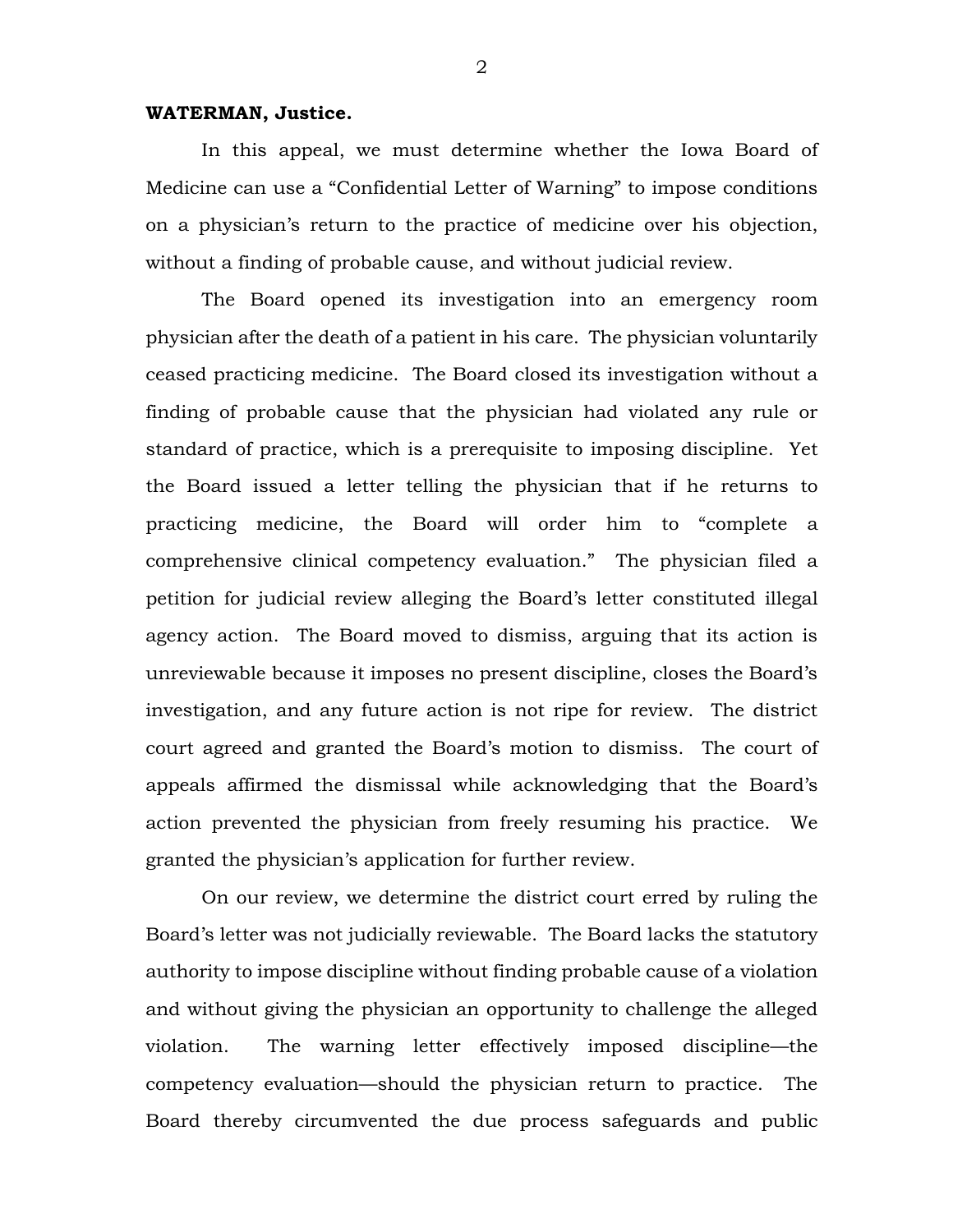reporting requirements codified in the governing statutes. We vacate the decision of the court of appeals, reverse the district court's dismissal ruling, and remand with directions for the district court to order the Board to rescind the offending provisions in this letter without prejudice to the Board's ability to reopen its investigation into the physician's conduct.

## **I. Background Facts and Proceedings.**

Dr. Mark B. Irland, a licensed physician who practiced primarily in Marengo, Iowa, received a "Confidential Letter of Warning" from the Iowa Board of Medicine dated November 29, 2017. As the state agency responsible for licensing and regulating physicians who practice medicine in Iowa, the Board has the authority to investigate complaints against physicians and impose disciplinary sanctions. *See* Iowa Code § 272C.3 (2017).

The Board sent Dr. Irland the letter after reviewing a complaint about his medical care. The Board's letter raised "serious concerns" regarding his treatment of a twenty-nine-year-old male patient who died after Dr. Irland "failed to recognize the seriousness of [the patient's] medical condition[,] ignored the concerns of other health care professionals involved in his treatment," and "failed to transfer him for over six hours" despite the seriousness of his condition. The Marengo Memorial Hospital conducted an internal investigation and revoked Dr. Irland's clinical privileges for emergency medicine "due to serious concerns about [his] clinical competency, inadequate medical record keeping and poor documentation, disruptive behavior and unprofessionalism, and substandard care which may have contributed to a catastrophic patient outcome." Dr. Irland appealed the hospital's disciplinary determination, and the hospital upheld the revocation.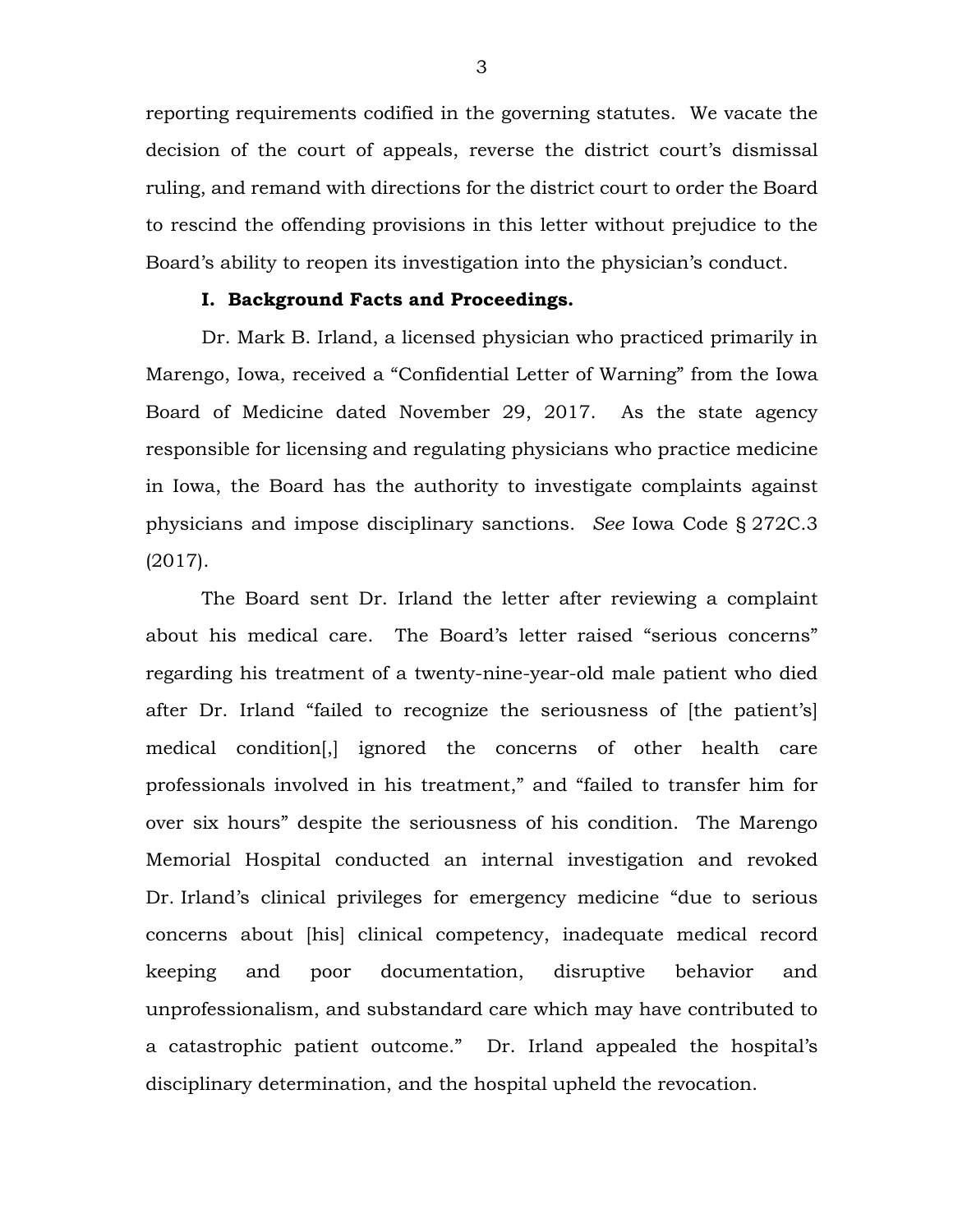The Board's letter echoed the hospital's concerns and "advise[d]" Dr. Irland "to carefully review [his] treatment" of the patient, "take appropriate steps to avoid similar concerns in the future," and "submit a paper to the Board describing what [he] learned from this matter" within sixty days. The letter continues, in relevant part,

The Board also noted that you are not practicing medicine at this time. Therefore, the Board has chosen not to initiate further action in this matter at this time. However, the Board advises that you provide it written notice at least sixty (60) days prior to returning to the practice of medicine. *If you choose to return to the practice of medicine, the Board will take appropriate action, including but not limited to, issuing an order requiring you to complete a comprehensive clinical competency evaluation,* to ensure that you are able to practice medicine with reasonable skill and safety. While the Board has chosen not to pursue formal disciplinary action in this matter at this time, please note that failure to conform to the minimal standard of care in the future may be grounds for formal disciplinary action against your Iowa medical license.

Pursuant to Iowa Code chapter 272C, this **CONFIDENTIAL LETTER OF WARNING** does not constitute a formal disciplinary action, nor is it a public record. . . .

This **CONFIDENTIAL LETTER OF WARNING** concludes the Board's investigation of this case. The Board reserves the right to review and reconsider this matter should it be deemed appropriate.

(Emphasis added.) The Board sent its confidential letter to Dr. Irland without his consent, without charging him with any disciplinary violation, without opening contested case proceedings, and without any finding of probable cause that Dr. Irland committed a violation.

On December 29, Dr. Irland filed a petition for judicial review, asserting that the letter constituted illegal agency action under Iowa Code section 17A.19. The Board filed a motion to dismiss pursuant to Iowa Code section 272C.3(1)(*d*), which states, "Notwithstanding the provisions of [Iowa Code] chapter 17A, a determination by a licensing board that an investigation . . . should be closed without initiating a disciplinary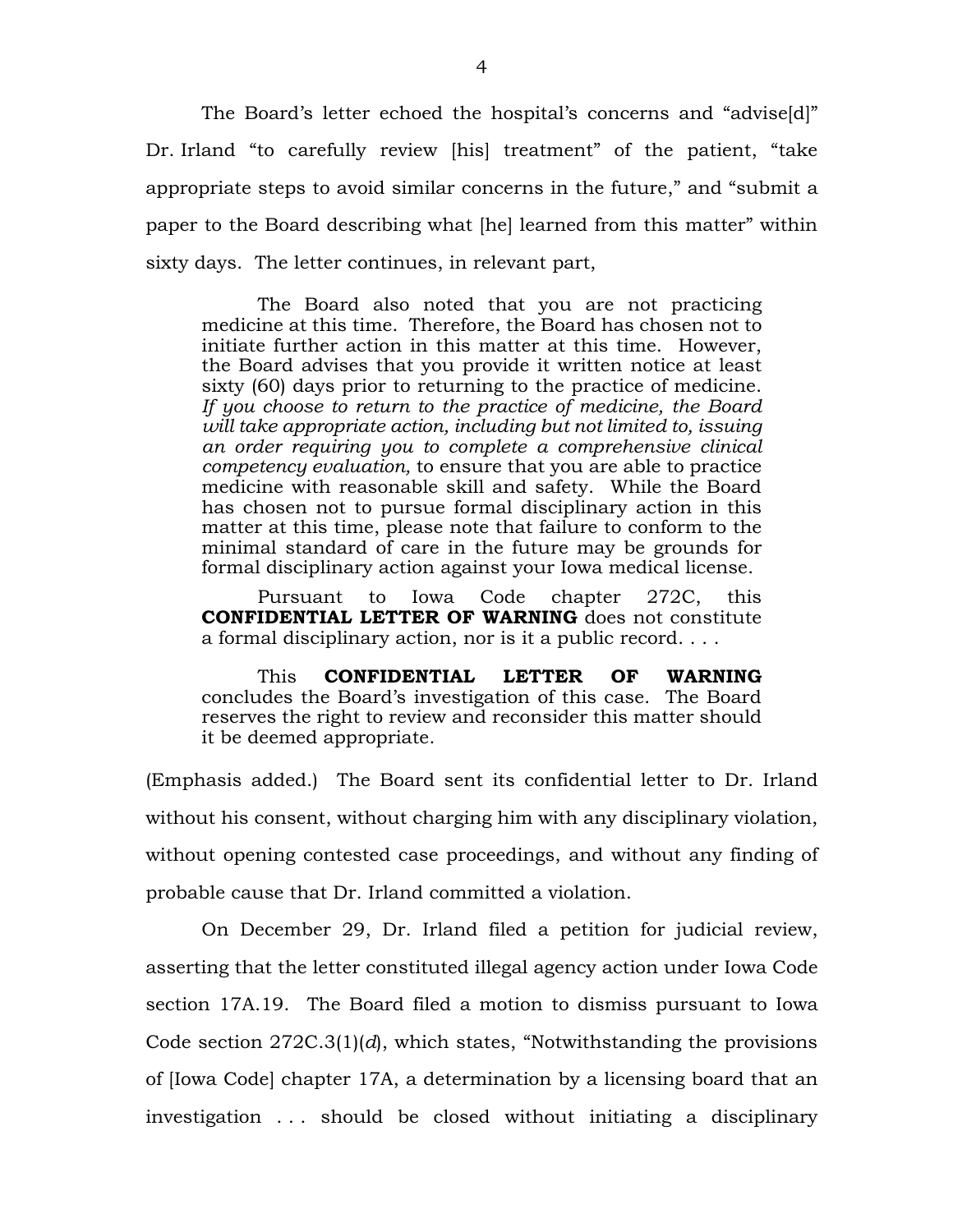proceeding is not subject to judicial review pursuant to section 17A.19." On February 16, 2018, the district court determined that the letter's "advisory and warning language" were not disciplinary sanctions that transformed it into a final agency action subject to judicial review. As such, the district court concluded it was without authority to review the letter and granted the Board's motion to dismiss. Dr. Irland appealed, and we transferred the case to the court of appeals.

On March 6, 2019, the court of appeals affirmed. The court of appeals "acknowledge[d] the letter of warning is colored with advisories that have the appearance of sanctions," but it found the letter did not amount to sanctions because there were no mandatory actions and no identifiable repercussions if Dr. Irland did nothing (that is, if he never resumed practicing medicine). Yet the court of appeals recognized the letter effectively prevented Dr. Irland from again practicing medicine without meeting the Board's conditions.

At oral argument, the Board acknowledged the letter sent to Irland was "a hybrid" because it did not inform him of what the Board *may* do in the future but what it *will* do, essentially freezing Irland in his current status of not practicing medicine in the State of Iowa. ("[T]he Board *will* take appropriate action, *including* . . . .") But, by issuance of this hybrid letter of warning, the Board has effectively concluded there was no probable cause to file disciplinary charges. [Iowa Admin. Code] r. 653—24.2(5)(*e*). In light of these rules, we conclude the letter's reference to the competency evaluation is a threat without teeth because the Board may not enter such an order without reconsideration of its prior decision, making a probable-cause determination, and affording due process to Irland, including a contested-case hearing. Thus, we do not view the unconventional letter as a sanction or a form of disciplinary action.

(First alteration in original.) The court of appeals determined that the letter was not subject to judicial review because Dr. Irland had not been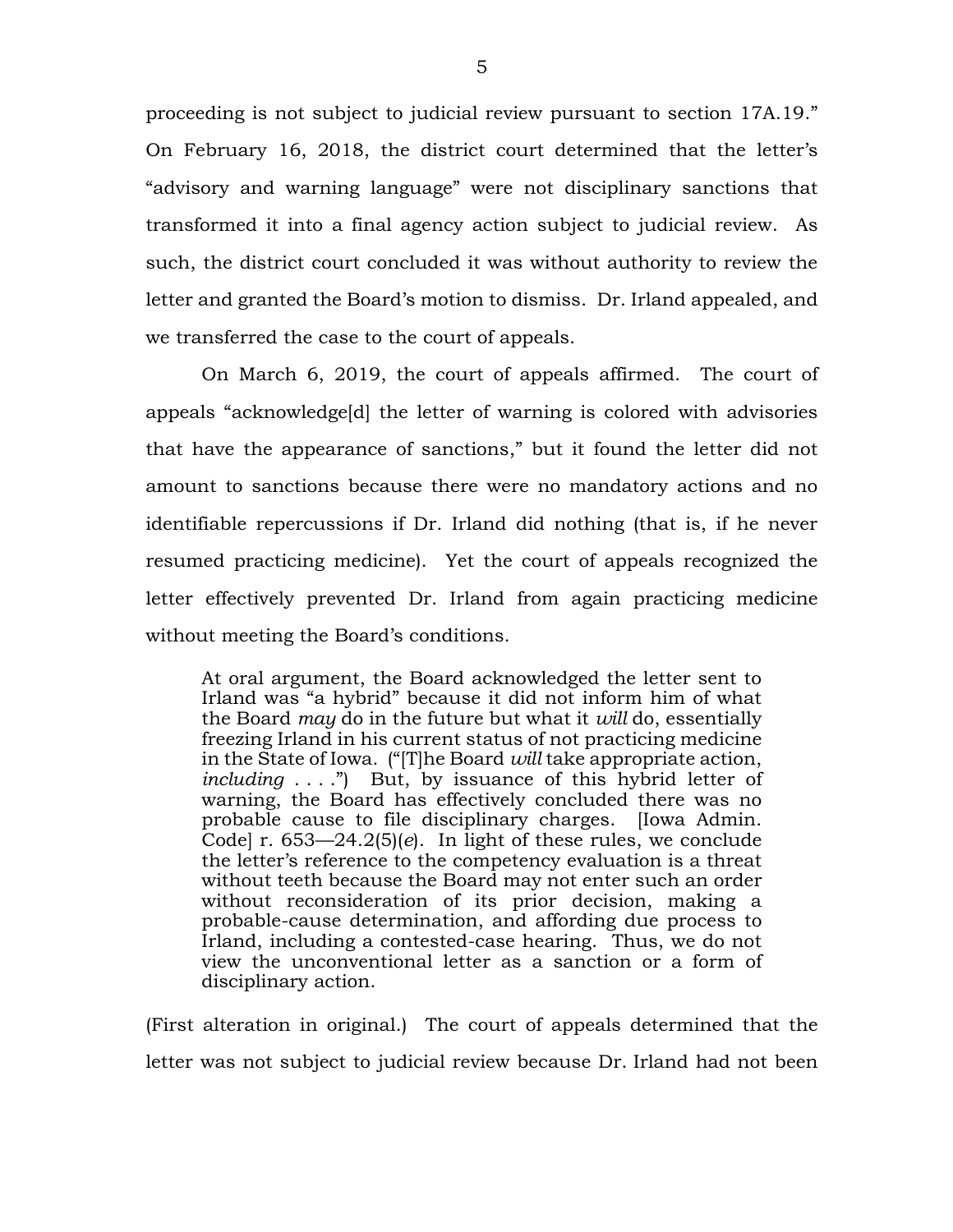adversely affected by a final agency action given that nothing the Board "advised" in the letter resulted in Board action or sanctions.

We granted Dr. Irland's application for further review.

## **II. Standard of Review.**

We review a district court's dismissal of a petition for judicial review for correction of errors at law. *LSCP, LLLP v. Kay-Decker*, 861 N.W.2d 846, 854 (Iowa 2015). "We apply the standards set forth in the Administrative Procedure Act, Iowa Code ch. 17A, to determine whether our conclusions are the same as those of the district court." *Doe v. Iowa Bd. of Med. Exam'rs*, 733 N.W.2d 705, 707 (Iowa 2007).

The Board acted without commencing contested case proceedings. Accordingly, "[t]he board's action in this case constitutes 'other agency action,' and as such, we review to determine whether the board committed an error of law, or acted unreasonably, capriciously, or arbitrarily." *Id.* "Agency action is considered arbitrary or capricious when the decision was made 'without regard to the law or facts.' " *Id.* (quoting *Greenwood Manor v. Iowa Dep't of Pub. Health*, 641 N.W.2d 823, 831 (Iowa 2002)).

## **III. Analysis.**

We must decide whether Dr. Irland is presently entitled to judicial review of the Board's letter that requires him to undergo a competency evaluation if he resumes practicing medicine. The Board argues, and the court of appeals and district court agreed, that the confidential letter is not a reviewable final agency action because Dr. Irland has not yet been adversely affected and any future discipline is not ripe for review. We disagree. In our view, the letter by its plain language presently restricts Dr. Irland's ability to return to practicing his profession. The Board's letter makes clear it "will order" the competency evaluation should he resume practicing medicine. The Board cannot use a "confidential letter of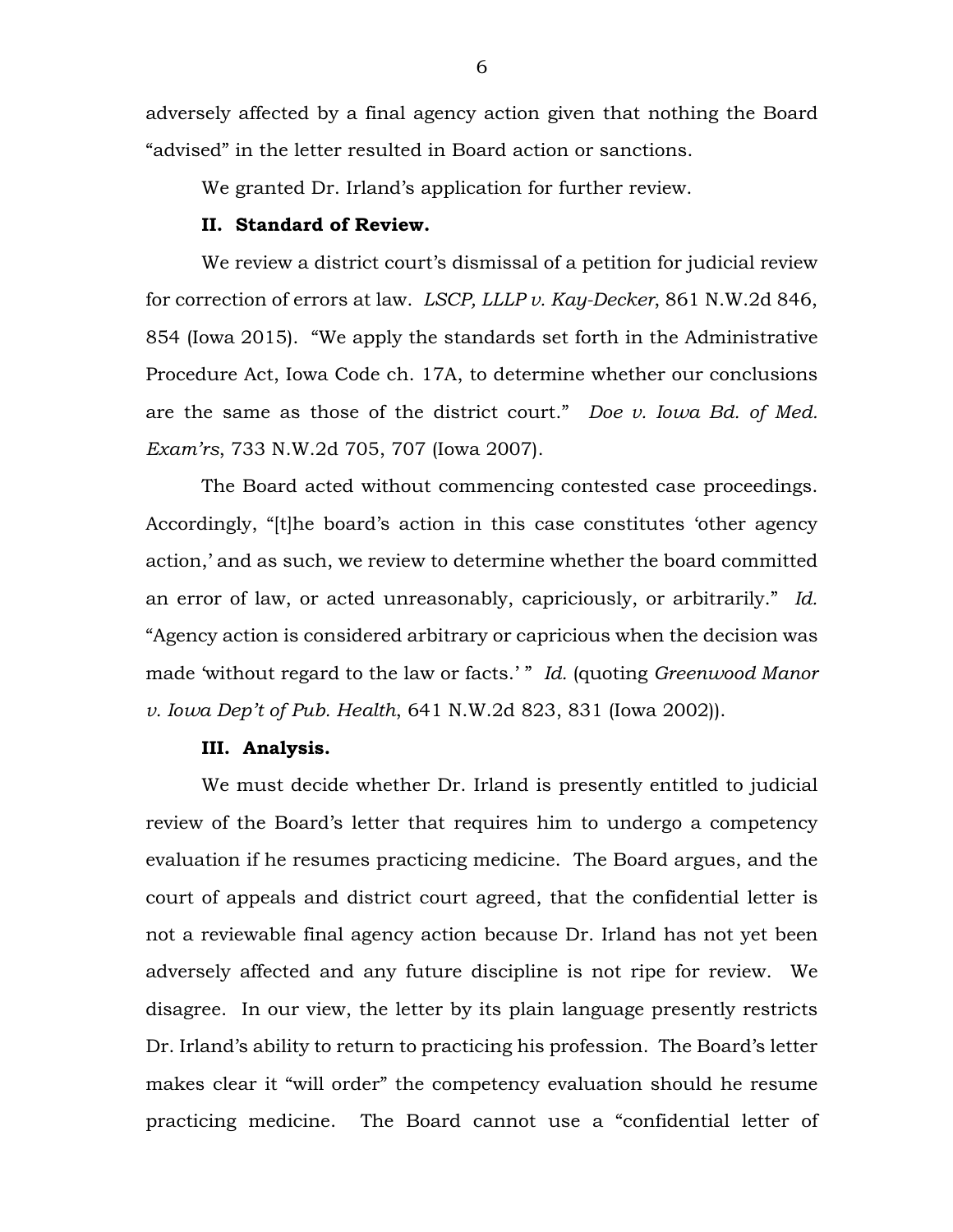warning" to sidestep procedural requirements for imposing and reporting discipline.

We begin by reviewing the Board's authority to impose and report on disciplinary violations. "Chapter 272C was enacted, in part, to protect the public safety by ensuring competency in the medical profession. The board is given broad discretion and great responsibility to fulfill this goal." *Doe*, 733 N.W.2d at 712. The Board is authorized under Iowa Code section 272C.3 to investigate complaints against licensees and issue licensee discipline. In doing so, the Board is subject to its own rules. *See Auen v. Alcoholic Beverages Div. of the Iowa Dep't of Commerce*, 679 N.W.2d 586, 590 (Iowa 2004) (stating that the enabling act and rules constrain the agency's authority).

The Board's procedure for processing complaints and conducting investigations is outlined in Iowa Administrative Code rule 653—24.2. The Board begins by opening a complaint file upon receiving "appropriate information." Iowa Admin. Code r. 653—24.2(1). If the Board has jurisdiction over the complaint, the matter is assigned to its complaint review committee. *Id.* r. 653—24.2(1)(*a*). The complaint review committee, pursuant to the guidelines set out in rule 653—24.2(2)(*c*), then reviews the complaint and may take one of four actions: (1) close the complaint file for specified reasons, (2) recommend that the Board's screening committee close the file without an investigation, (3) "[r]equest an investigation by seeking a letter of explanation from the physician, medical records, or both," or (4) "[r]equest a full investigation." *Id.* r. 653—24.2(2)(*b*), (*c*). The complaint review committee's recommendation is then reviewed by a screening committee that may take one of four actions: (1) recommend that the Board close the complaint file without conducting an investigation; (2) "[r]equest an investigation by seeking a letter of explanation from the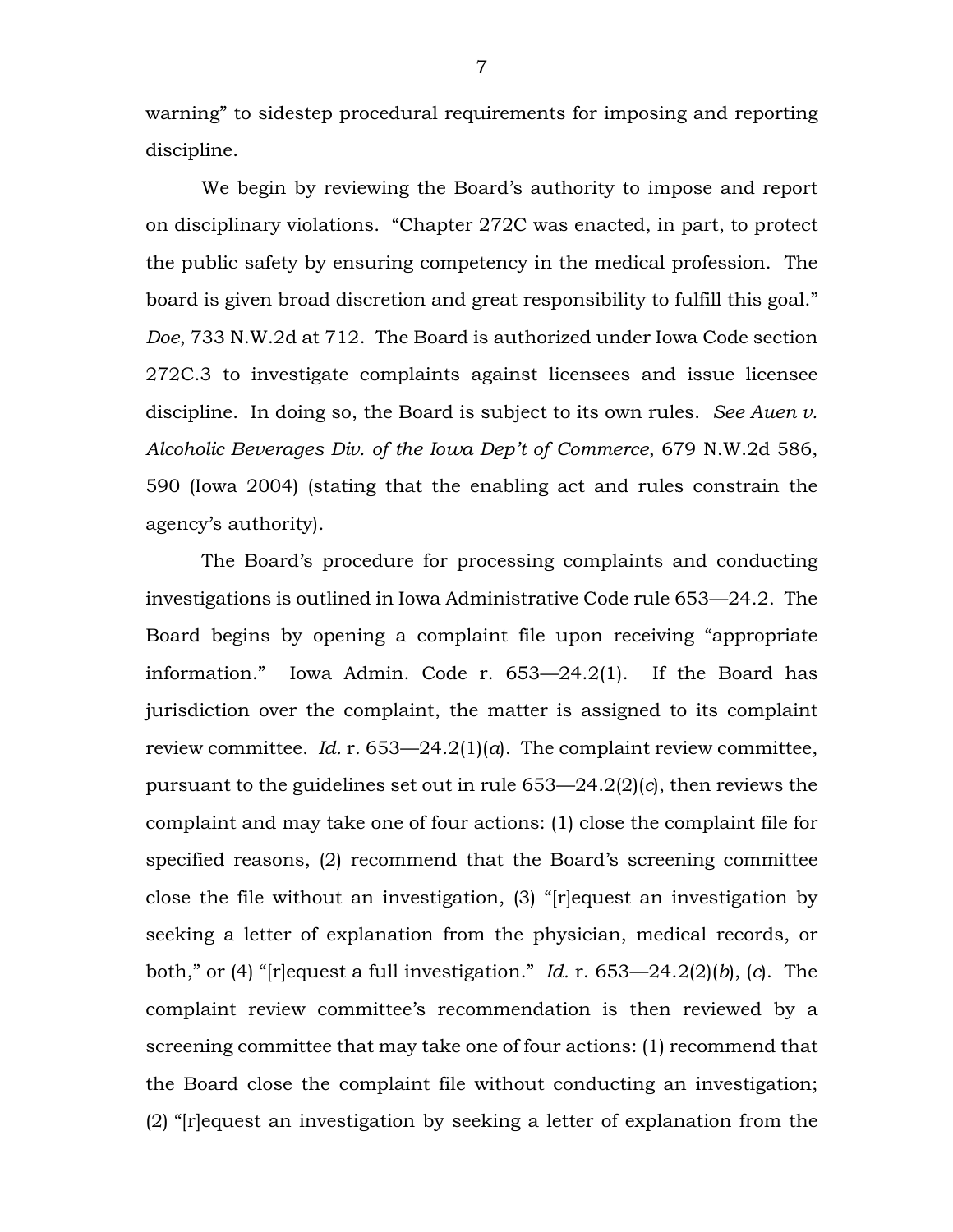physician, medical records, or both"; (3) review any letters of explanation received and recommend that the Board close the investigative file with or without issuing an informal letter; or (4) "[r] equest a full investigation for board review." *Id.* r. 653—24.2(3).

Finally, the Board reviews the screening committee's recommendations. After its review, the Board may (1) "[c]lose the complaint file without investigation[;]" (2) "[c]lose the investigative file that has been partially or fully investigated, with or without issuing an informal letter[;]" or (3) "[r]equest further investigation." *Id.* r. 653—24.2(4). Investigations are conducted pursuant to rule 653—24.2(5). If an investigation occurs, the Board reviews the investigative record and may take one of several actions. *Id.* r. 653—24.2(5)(*e*). The Board may (1) close the investigative file without taking action; (2) "[r]equest further investigation, including peer review;" (3) meet with the licensee to discuss the pending investigation; (4) "[i]ssue an informal letter of warning or education;" (5) file a statement of charges, which commences a contested case proceeding; or (6) "[r]equest a combined statement of charges and settlement agreement." *Id.* r. 653—24.2(5)(*e*)(1)–(6).

The Board argues that its letter to Dr. Irland is a valid letter of warning under Iowa Administrative Code rule 653—24.2(5)(*e*)(4), which states,

If the board concludes that there is *not probable cause* to file disciplinary charges, the board may issue the licensee an informal letter of warning or education. A letter of warning or education is an informal communication between the board and the licensee and *is not formal disciplinary action* or a public document.

(Emphasis added.) As such, the Board asserts its letter to Dr. Irland is not a "formal disciplinary action" subject to judicial review. Dr. Irland contends the letter actually imposes discipline. We agree with Dr. Irland.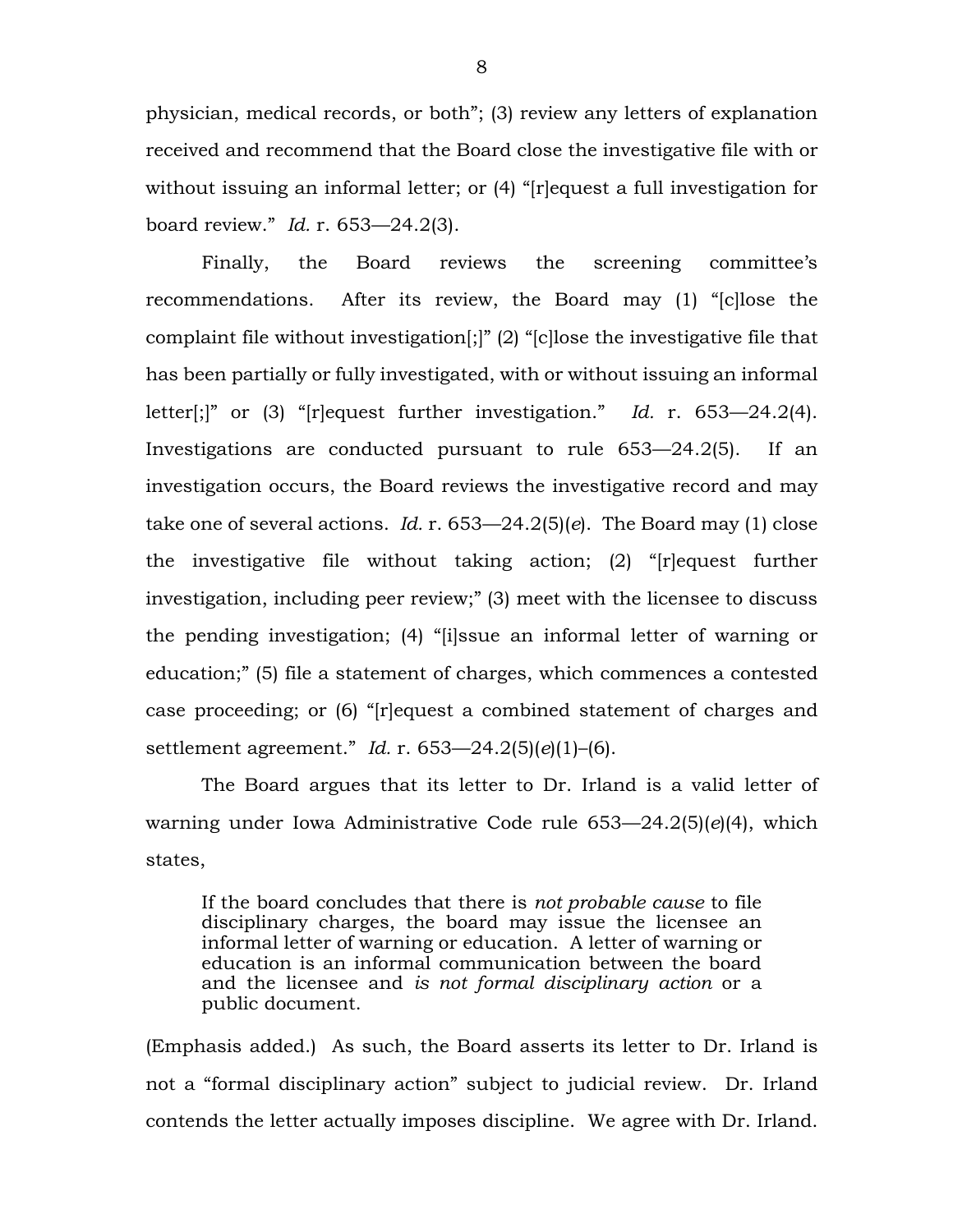The Board's letter went beyond mere warnings, and it made clear that if Dr. Irland resumes practicing medicine, then he must undergo the competency evaluation. The Board effectively imposed conditional discipline without formal action or a finding of probable cause. We conclude the Board's letter exceeds the scope of rule 24.2(5)(*e*)(4).

We have recognized that the legislature may by statute expressly exempt certain agency actions from judicial review under chapter 17A. *Lewis Cent. Educ. Ass'n v. Iowa Bd. of Educ. Exam'rs*, 625 N.W.2d 687, 691 (Iowa 2001) (en banc). Iowa Code section 272C.3(1)(*d*) is such a statute, which allows the Board to "[d]etermine in any case whether an investigation, or further investigation, or a disciplinary proceeding is warranted." Further, this statute explicitly states that the Board's decision to close an investigation without instituting disciplinary proceedings is not subject to judicial review.

Notwithstanding the provisions of chapter 17A, a determination by a licensing board that an investigation is not warranted or that an investigation should be closed without initiating a disciplinary proceeding is not subject to judicial review pursuant to section 17A.19.

Iowa Code § 272C.3(1)(*d*). The Board relied on section 272C.3(1)(*d*) in its motion to dismiss and asserted that judicial review is unavailable because it closed the investigation without initiating a disciplinary proceeding. The district court and the court of appeals concluded this statute foreclosed judicial review of the Board's letter to Dr. Irland.

Their determinations, in our view, rest on a flawed premise—that the letter to Dr. Irland imposed no discipline. The letter by its terms de facto disciplined Dr. Irland by requiring a competency evaluation if he returns to the practice of medicine. We will not allow licensing boards to evade judicial review by placing disciplinary action within a confidential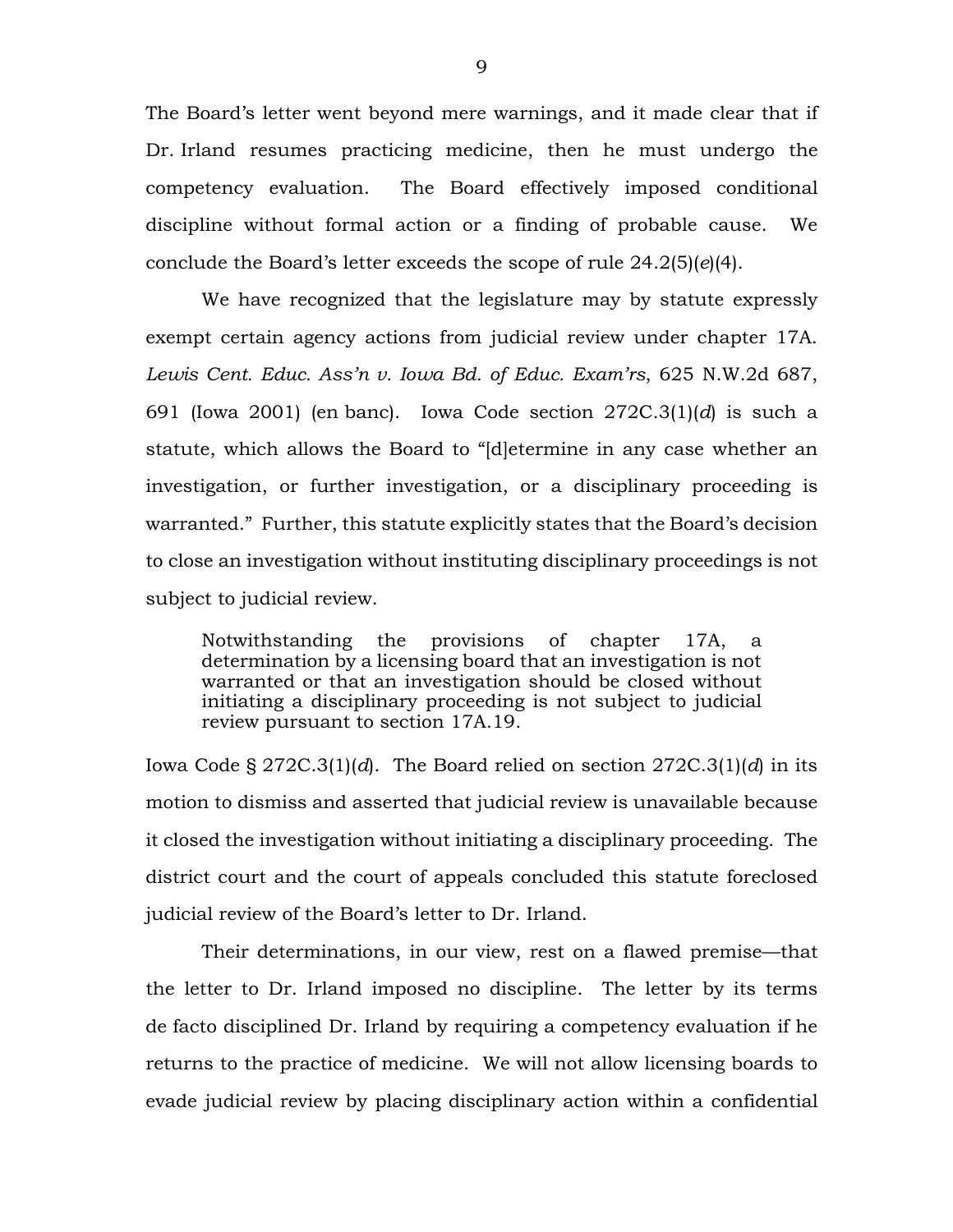letter of warning that purports to close the investigation without initiating a disciplinary proceeding. To do so elevates form over substance and, in fact, allows discipline to be imposed without the procedural safeguards of contested case proceedings and without the reporting obligations that safeguard the public by disclosing disciplinary actions.

When, as here, the Board's letter actually imposes discipline, section 272C.3(1)(*d*) does not apply to preclude judicial review. "Licensee discipline" is defined as "any sanction a licensing board may impose upon its licensees for conduct which threatens or denies citizens of this state a high standard of professional or occupational care." *Id.* § 272C.1(4). Section 272C.3(2) delineates permissible sanctions to be imposed as licensee discipline apart from revocation and suspension of licenses, including requiring "additional professional education or training, *or reexamination*, or any combination, as a condition precedent to the reinstatement of a license or of any privilege incident thereto." *Id.* § 272C.3(2)(*d*) (emphasis added). Indeed, a clinical competency examination is such a form of discipline. Iowa Admin. Code r. 653— 25.25(1)(*g*). The Board's letter effectively imposed such discipline requiring Dr. Irland to undergo a competency evaluation if he resumes practicing medicine.

In our view, the Board's action violated its own rules. Rule 653— 24.4 governs the procedure for ordering a competency evaluation. *Id.* r. 653—24.4. The rule requires that the Board issue an order that specifies the "showing by the board that there is probable cause to order the licensee to complete an evaluation." *Id.* r. 653—24.4(1)(*a*). The order must identify the nature of the evaluation, the facility to perform the evaluation, and the time to complete it. *Id.* r. 653—24.4(1)(*b*)–(*e*). The physician has a right to object to the evaluation order through a contested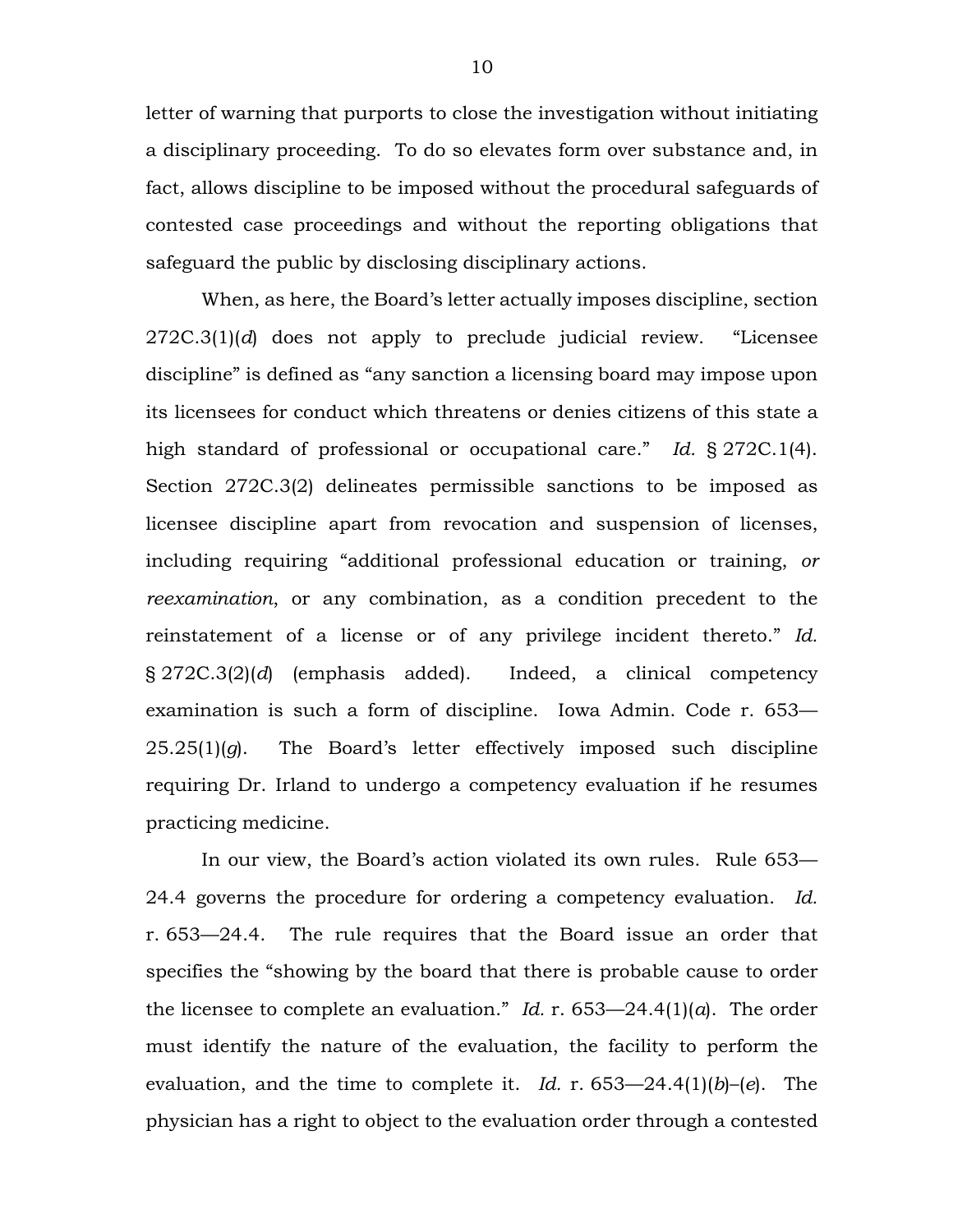case hearing. *Id.* r. 653—24.4(3). Here, the Board is requiring a competency evaluation upon Dr. Irland's return to practice without any finding of probable cause and without allowing him to object through the procedure outlined in the Board's own rule.[1](#page-10-0)

We recognize that the Board and a physician can agree to disciplinary measures through an informal settlement and without a contested case procedure. *See* Iowa Code § 272C.3(4)(*a*).[2](#page-10-1) But Dr. Irland never consented to the discipline imposed in the Board's confidential letter.

We agree with the court of appeals that the Board's letter effectively "freezes" Dr. Irland from practicing medicine. The Board's clear statement that it *will* take action against Dr. Irland if he tries to return to the practice of medicine amounts to a sanction.

If you choose to return to the practice of medicine, the Board *will* take appropriate action, including but not limited to, issuing an order requiring you to complete a comprehensive clinical evaluation, to ensure you are able to practice medicine with reasonable skill and safety.

<span id="page-10-1"></span><span id="page-10-0"></span>The Board cites no authority for this seemingly mandatory directive: "Please submit the paper  $\dots$  within sixty (60) days  $\dots$  . . . " As with the competency evaluation, we question the Board's authority to require a physician to submit a potentially selfincriminating letter when at the same time the Board is declining to conduct an actual investigation.

2Iowa Code section 272C.3(4)(*a*) provides,

Nothing contained in this section shall be construed to prohibit informal stipulation and settlement by a board and a licensee of any matter involving licensee discipline. However, licensee discipline shall not be agreed to or imposed except pursuant to a written decision which specifies the sanction and which is entered by the board and filed.

<sup>&</sup>lt;sup>1</sup>The Board's letter also states,

The Board . . . advises that you submit a paper to the Board describing what you have learned from this matter. Please submit the paper to [the Legal Director of the Board of Medicine] within sixty (60) days of this letter.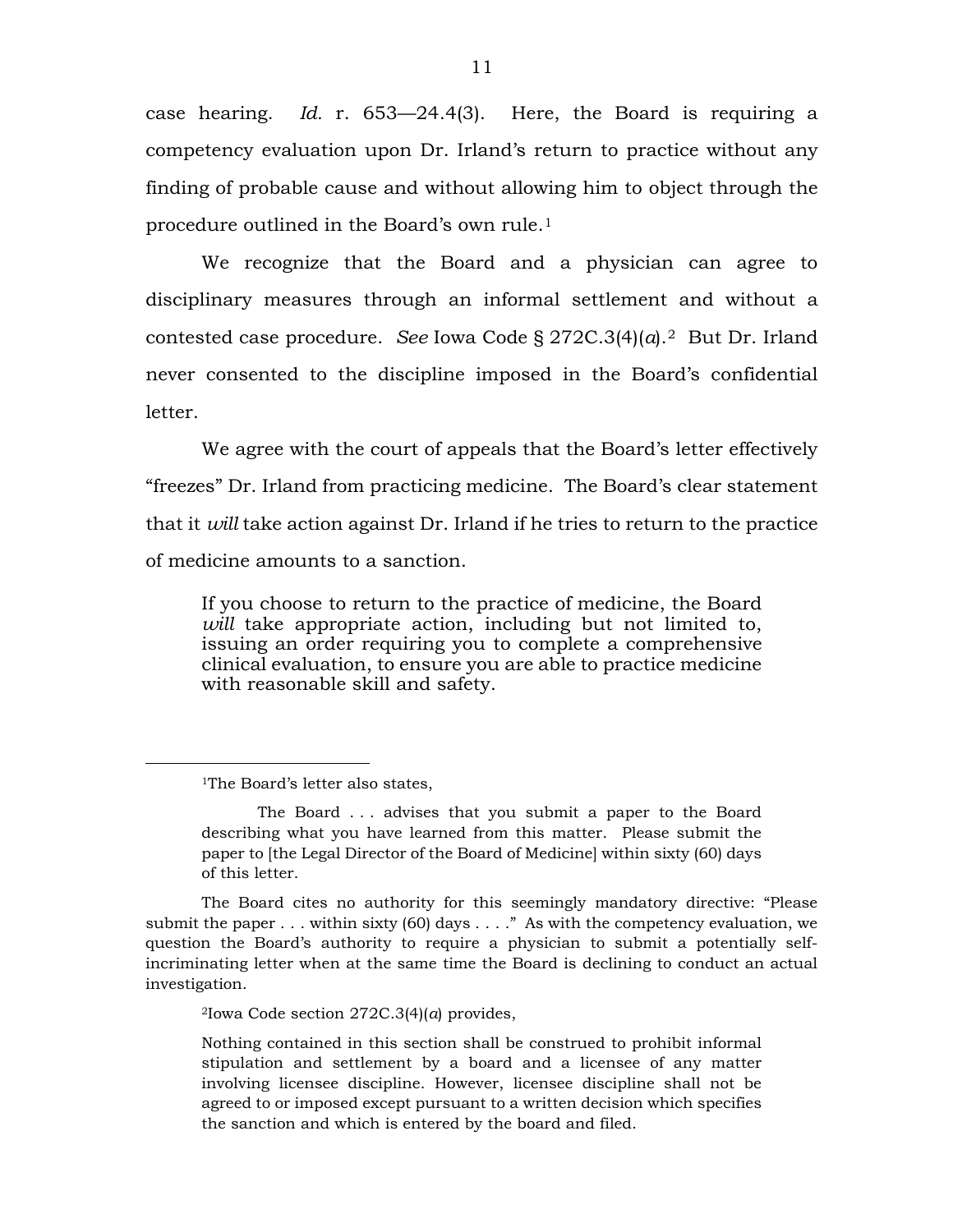(Emphasis added.) In fact, it is a sanction specifically listed in the Administrative Code under rule 653—25.25(1)(*g*). While the Board does have the authority to impose the sanction of a clinical competency evaluation, it may do so over the physician's objection only after a contested case proceeding. *See id.* r. 653––25.25. Dr. Irland never received a contested case hearing. The Board bypassed the requisite statement of charges and contested case hearing and instead imposed discipline within a confidential letter of warning. The letter effectively requires Dr. Irland to undergo a competency evaluation if he resumes practicing medicine. The Board's action has no support in its governing statute or administrative rules.

Imposing discipline through a confidential letter of warning circumvents several reporting requirements. To protect the public from incompetent physicians, board-imposed discipline is a public record. *See* Iowa Code § 272C.3(4)(*b*) ("All health care boards shall file written decisions which specify the sanction entered by the board with the Iowa department of public health which shall be available to the public upon request."); *id.* § 272C.6(4)(*a*) (A decision imposing discipline is a public record.); *Board Overview*, Iowa Bd. of Med., https://medicalboard.iowa.gov/Board-overview [https://perma.cc/JQ5X–9DFX] ("[T]he [B]oard is charged with enforcing these rules and laws to protect the public from licensees who do not practice medicine and acupuncture within prevailing and acceptable standards of the practices  $\dots$ ."). The public can access this information through a search engine on the Board's website that is available to "find or verify physicians" where "[l]icensing details, including public disciplinary action or sanctions taken by the Iowa Board of Medicine against a license, will be displayed." *Find a Physician Search Engine*, Iowa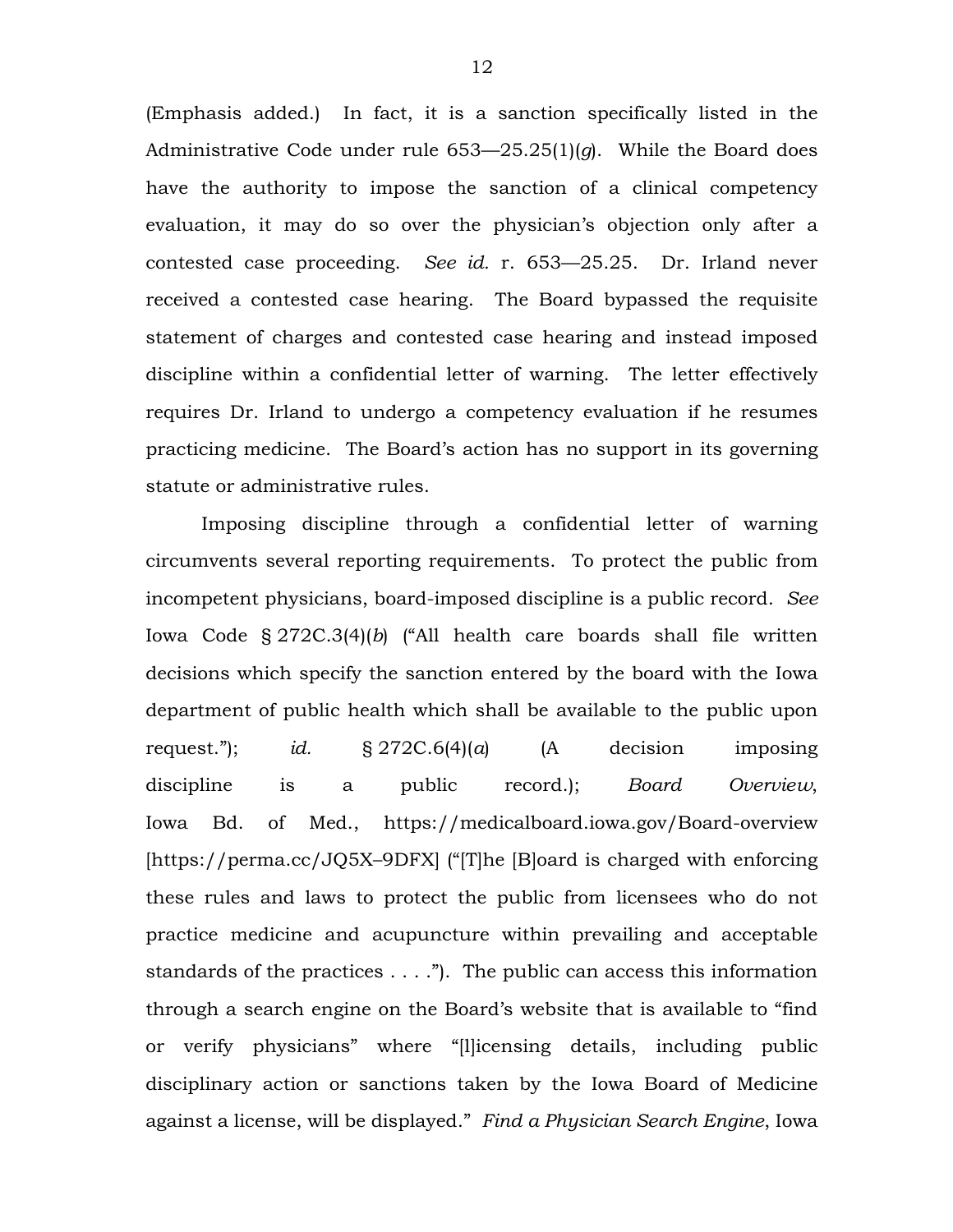Bd. of Med., https://eservices.iowa.gov/PublicPortal/Iowa/IBM/ licenseQuery/LicenseQuery.jsp?Profession=Physician (last visited Feb. 10, 2020).

Federal law also requires that regulators disclose discipline through an adverse action report to the National Practitioner Data Bank (NPDB). *See Costa v. Leavitt*, 442 F. Supp. 2d 754, 755–56 (D. Neb. 2006) (reviewing federal NPDB reporting requirements); *see, e.g., Leo v. Bd. of Med. Exam'rs*, 586 N.W.2d 530, 532 (Iowa Ct. App. 1998) (noting physician's discipline was reported to the NPDB).

The Board must report adverse licensure actions to the NPDB,<sup>[3](#page-12-0)</sup> and hospitals and other health care entities must report adverse clinical privileges actions. Health Res. & Servs. Admin., U.S. Dep't of Health & Human Servs., *NPDB Guidebook* E-31 to E-34, E-63 to E-66 (Oct. 2018), https://www.npdb.hrsa.gov/resources/ aboutGuidebooks.jsp; *NPDB Reporting Requirements and Query Access*, U.S. Dep't of Health & Human Servs., https://www.npdb.hrsa.gov/resources/tables/reportingQueryAccess.jsp

3Adverse licensure actions that the Board must report include

[a]ny adverse action taken by the state licensing or certification authority as a result of a formal proceeding, including: revocation or suspension of a license, certification agreement, or contract for participation in a government health care program; reprimand; censure; or probation.

<span id="page-12-0"></span>Health Res. & Servs. Admin., U.S. Dep't of Health & Human Servs., *NPDB Guidebook* E-63 (Oct. 2018), https://www.npdb.hrsa.gov/resources/aboutGuidebooks.jsp. Additionally, the Board must report, among other things,

[a]ny negative action or finding by the state licensing or certification authority that, under the state's law, is publicly available information, including, but not limited to, limitations on the scope of practice, liquidations, injunctions, and forfeitures. This definition also includes final adverse actions rendered by a state licensing or certification authority – such as exclusions, revocations, or suspension of license or certification – that occur in conjunction with settlements in which no finding of liability has been made (although such a settlement itself is not reportable).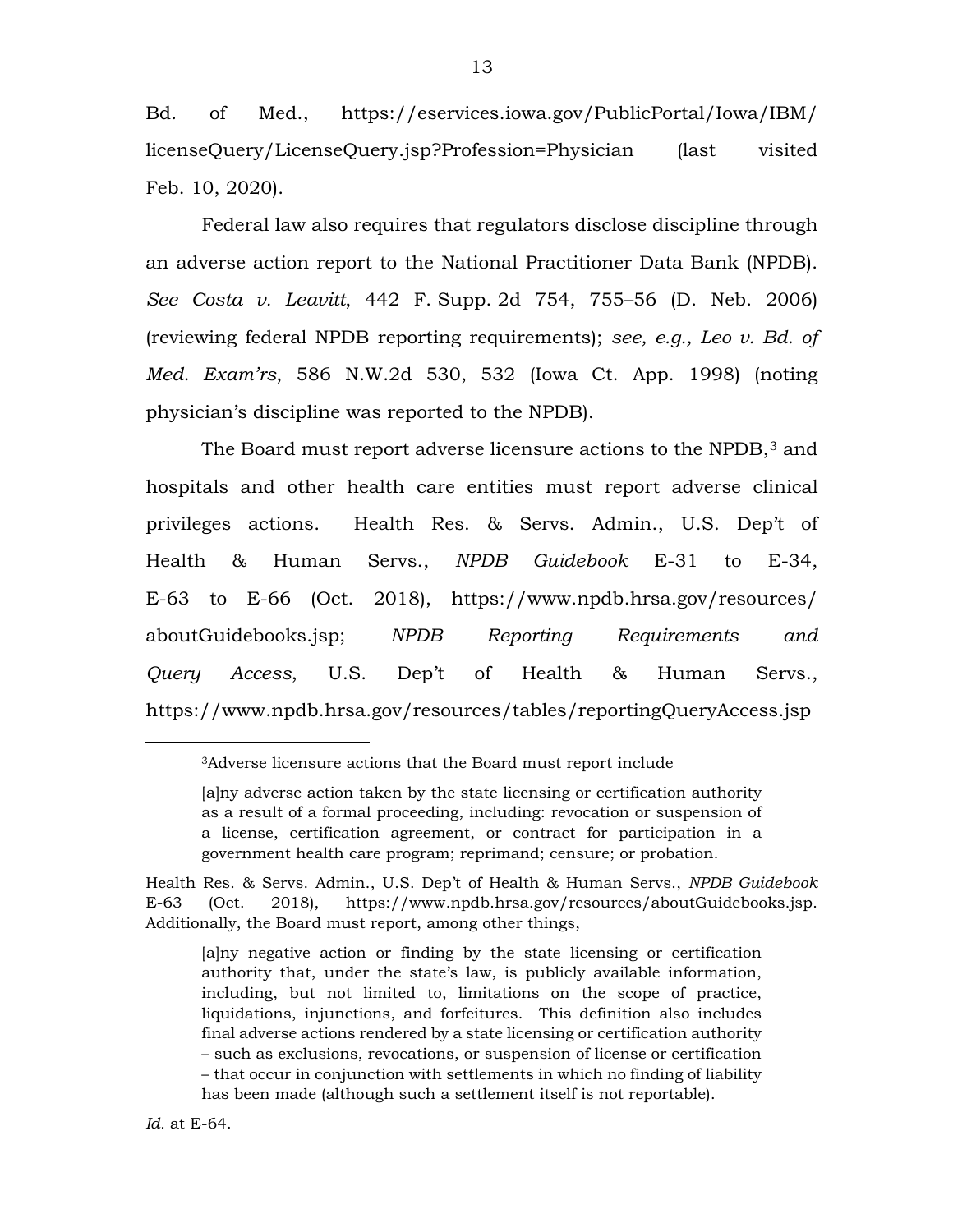[https://perma.cc/KG9M-6LN8]. Although NPDB reports are not available to the public, they are accessible to state licensing boards and health care entities. *NPDB About Us*, U.S. Dep't of Health & Human Servs., https://www.npdb.hrsa.gov/topNavigation/aboutUs.jsp [https://perma.cc/NG47-T4GD].

In fact, hospitals are required to request information from the NPDB whenever a physician applies for a position on its medical staff or for clinical privileges, and also every two years to check the status of each physician who currently is on its medical staff or has clinical privileges.

*Costa*, 442 F. Supp. 2d at 756. The NPDB serves as a valuable "workforce tool that prevents practitioners from moving state to state without disclosure or discovery of previous damaging performance." *NPDB About Us*, U.S. Dep't of Health & Human Servs. (stating the NPDB's mission is "[t]o improve health care quality, protect the public, and reduce health care fraud and abuse in the U.S.").

Cloaking discipline within confidential warning letters undermines the public's right to know when a physician's competence has been called into question by a licensing board. We note Dr. Irland is not currently practicing medicine. What stops him from practicing in another state without undergoing the competency evaluation that the Iowa Board of Medicine ordered in secret? Conversely, why shouldn't Dr. Irland be able to presently challenge the obstacle the Board has imposed on his right to practice?

We next turn to whether the Board's confidential letter is subject to judicial review under Iowa Code section 17A.19. "Except as expressly provided otherwise by another statute referring to this chapter by name," section 17A.19 is the "exclusive means by which a person or party who is aggrieved or adversely affected by agency action may seek judicial review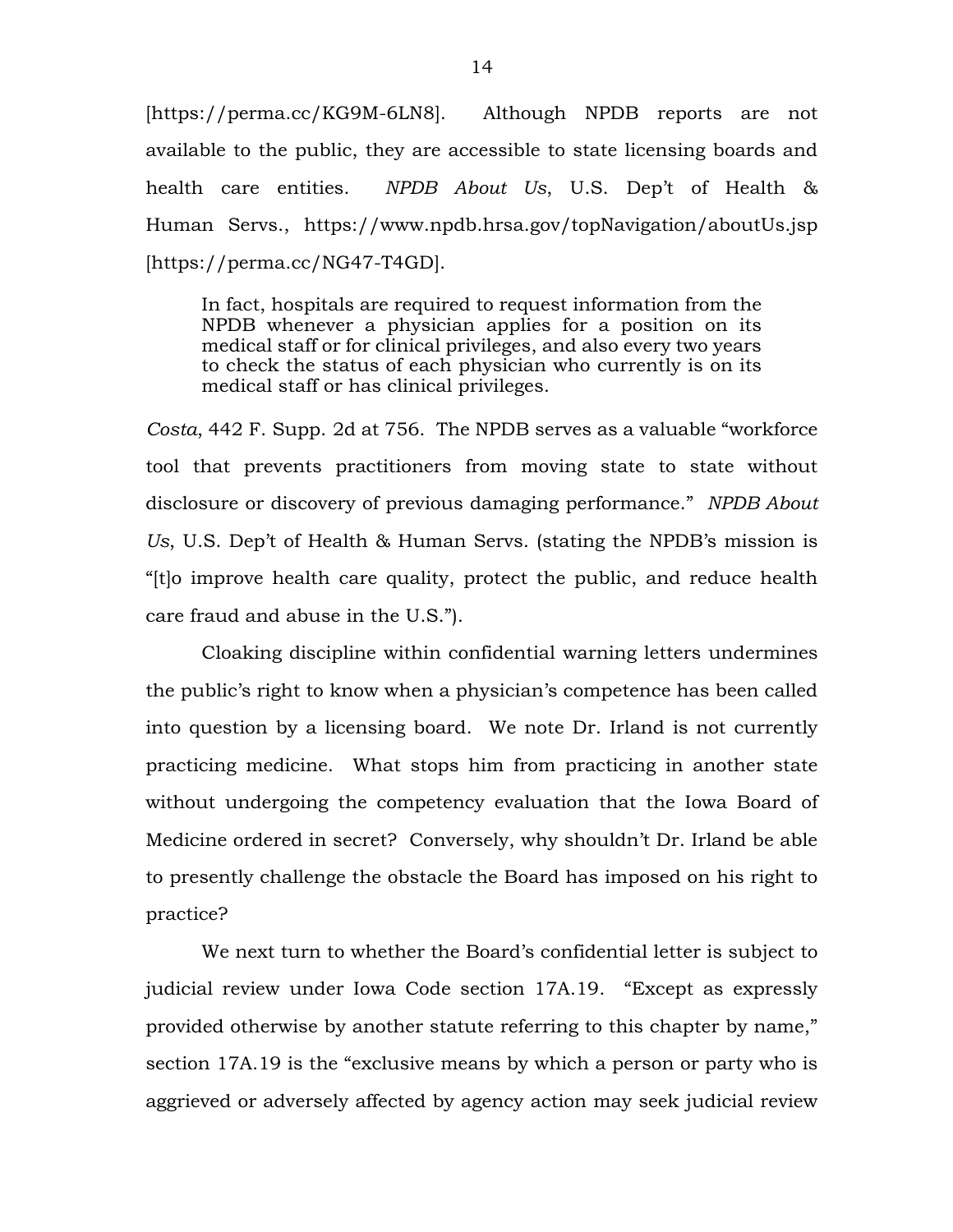of such agency action." Iowa Code § 17A.19. Under section 17A.19(1), "[a] person or party who has exhausted all adequate administrative remedies and who is aggrieved or adversely affected by any final agency action is entitled to judicial review thereof under this chapter." *Id.* § 17A.19(1). "Agency action" is defined in chapter 17A as

includ[ing] the whole or a part of an agency rule or other statement of law or policy, order, decision, license, proceeding, investigation, sanction, relief, or the equivalent or a denial thereof, or a failure to act, or any other exercise of agency discretion or failure to do so, or the performance of any agency duty or the failure to do so.

*Id.* § 17A.2(2). "Under Iowa Code section 17A.23, all agency action is subject to the Iowa Administrative Procedure Act, and thus to the judicialreview provisions of section 17A.19." *Lewis Cent. Educ. Ass'n*, 625 N.W.2d at 691; *see also* Iowa Code § 17A.23.

We determine the Board's letter constitutes "agency action" under section 17A.2(2). The Board has the authority to discipline a physician after reviewing the investigative record, and it has discretion to determine the proper action to be taken. *See* Iowa Admin. Code r. 653—24.2(5)(*e*). The Board's decision to impose sanctions for a licensee's misconduct is "within the statutory mandate of the agency [and is] peculiarly within its discretion and area of expertise. Clearly, then, such matters constitute agency action." *Genetzky v. Iowa State Univ.*, 480 N.W.2d 858, 861 (Iowa 1992). We also determine that the Board's letter constitutes final agency action given that it "conclude[d] the Board's investigation of this case" and imposed discipline without any path for Dr. Irland to appeal within the agency. The Board has not identified any existing administrative remedies available to challenge its letter that Dr. Irland failed to exhaust. Given the Board's position that its conditional future discipline was not ripe for review, any effort by Dr. Irland to seek relief within the agency would have